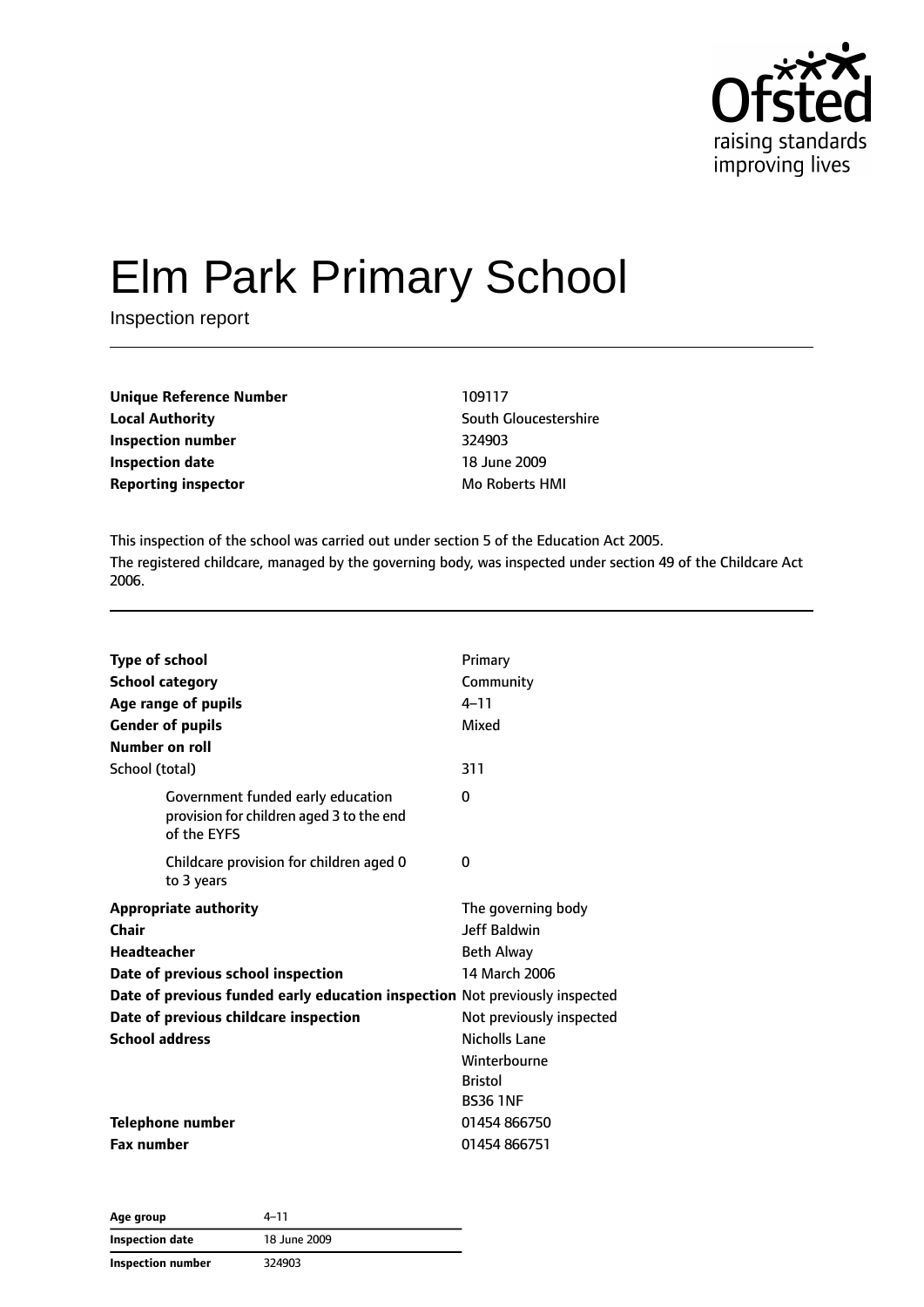.

<sup>©</sup> Crown copyright 2009

Website: www.ofsted.gov.uk

This document may be reproduced in whole or in part for non-commercial educational purposes, provided that the information quoted is reproduced without adaptation and the source and date of publication are stated.

Further copies of this report are obtainable from the school. Under the Education Act 2005, the school must provide a copy of this report free of charge to certain categories of people. A charge not exceeding the full cost of reproduction may be made for any other copies supplied.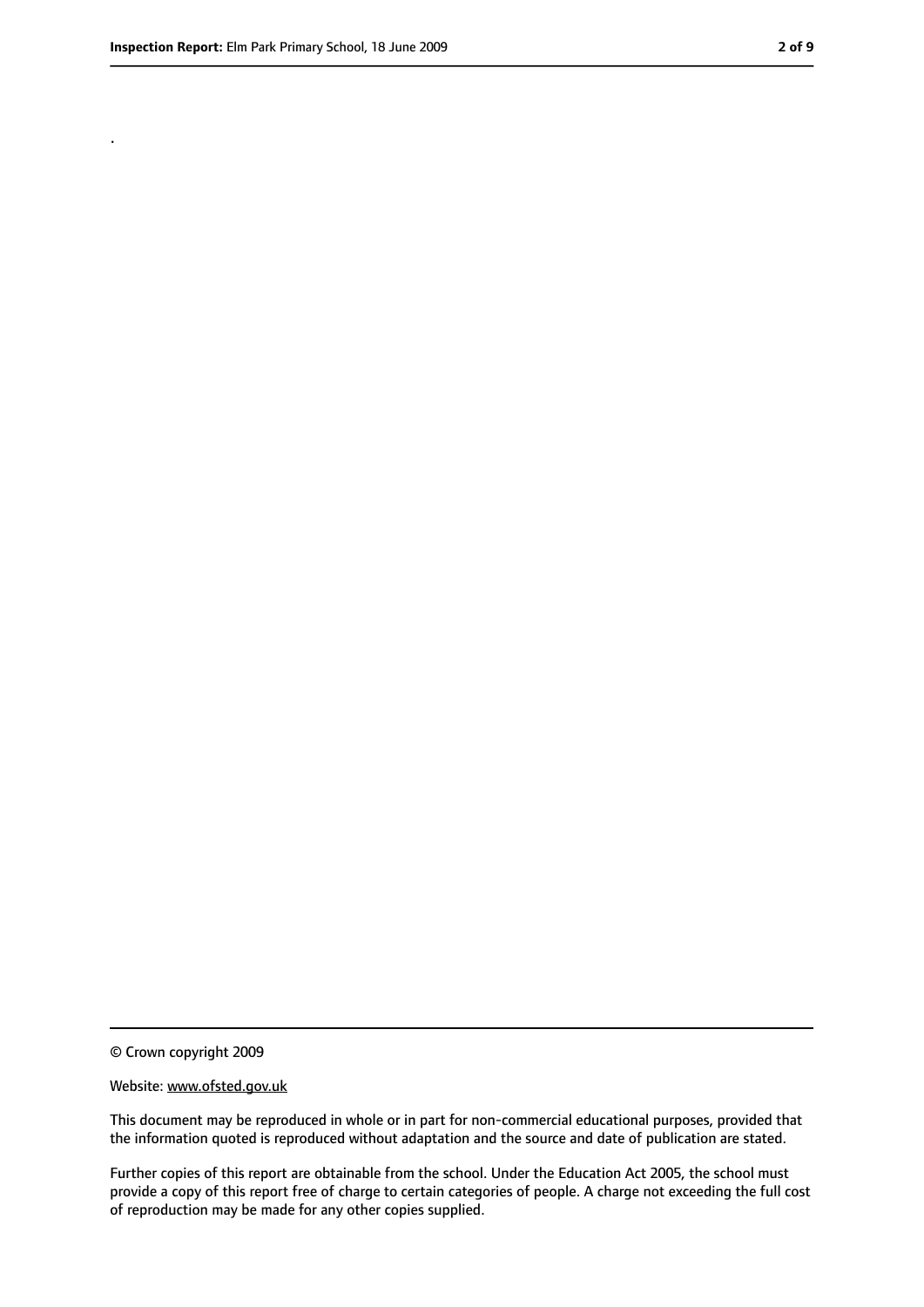## **Introduction**

The inspection was carried out by one of Her Majesty's Inspectors and an additional inspector. They evaluated the overall effectiveness of the school and investigated the following.

- The ability of the school to analyse and evaluate performance, especially in relation to pupils' writing and to take appropriate actions to bring about improvements.
- The impact of the school's policy and actions to help pupils deal with any bullying.
- The support given to looked after children and the quality of the plan to develop the provision and support for pupils with learning difficulties and/or disabilities.

Evidence was gathered by observing lessons, scrutinising pupils' work, school documentation and parental questionnaires, and from discussions with a governor, staff, parents and pupils. Other aspects of the school's work were not evaluated in detail but the inspectors found no evidence to suggest that the school's own assessments, as given in its self-evaluation, are not justified and these have been included where appropriate in this report.

## **Description of the school**

Elm Park is an average-sized primary school. The number of pupils eligible for free school meals is below average but rising. Pupils are predominately of White British heritage although recently pupils from more diverse backgrounds have joined the school. Very few pupils are learning English as an additional language. There are a few looked after children. The number of pupils joining the school other than at the usual time of entry is higher than in most schools. The proportion of pupils with learning difficulties and/or disabilities is below average although there is currently a higher than average percentage of those who have a statement of educational needs.

#### **Key for inspection grades**

| Grade 1 | Outstanding  |
|---------|--------------|
| Grade 2 | Good         |
| Grade 3 | Satisfactory |
| Grade 4 | Inadequate   |
|         |              |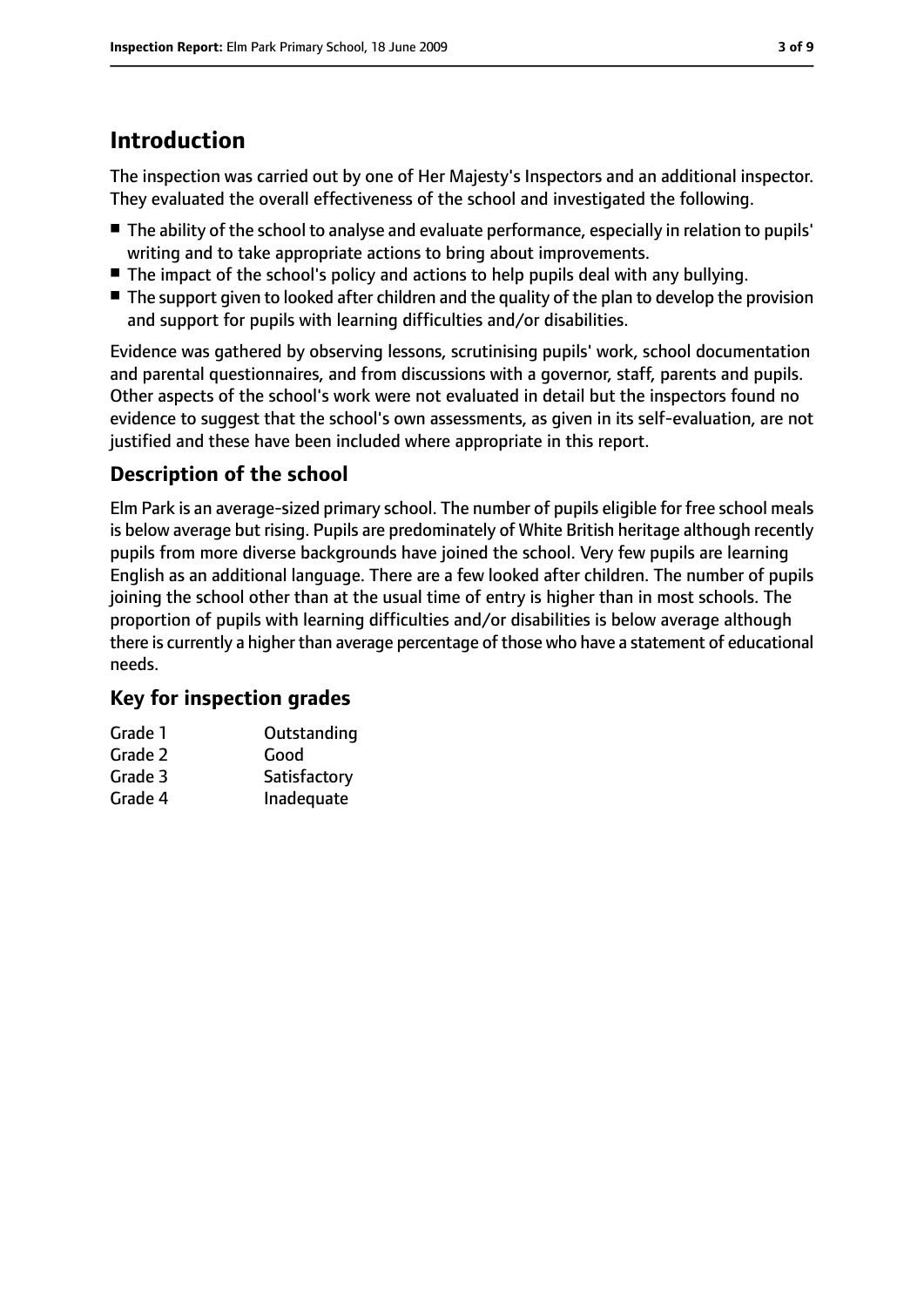#### **Overall effectiveness of the school**

#### **Grade: 2**

Elm Park is a good school that maintains good standards. Pupils achieve standards that are well above the national average throughout the school in all subjects. The curriculum and lessons are lively and carefully planned, with staff using a good range of methods to engage learners of all abilities. Recently, for example, pupils planted a vegetable garden and they are now recording the rate of growth and eagerly awaiting the harvest! Parents strongly supported this project. Overall, the vast majority of parents are pleased with the education and support their children receive. Most pupils say they thoroughly enjoy school and their learning.

Teaching is good. Staff have successfully addressed the minor weakness they had identified in the quality of pupils' writing. The deputy head, as subject leader, analysed the issues well and this year's work shows significant improvement due to the high-quality teaching, assessment and monitoring of pupils' progress in writing. The pupils are rightly proud of their writing assessment books and their faster progress this year is clearly evident. In lessons, pupils are responsive, well motivated and are keen to edit each other's work and to make sensible suggestions for how improvements can be made. They use alliteration well, for example, and spelling is more accurate. Work is well presented and there is good writing from a wide variety of genres, including poetry. A very good learning atmosphere and a high standard of behaviour are evident in all classes. However, a small number of pupils do not continue this goodwill outside of lessons. Despite the enhanced activities at lunchtime and the new golden rules, a small amount of unkindness still occurs. Lunchtime staff have had extra training to deal with these issues and pupils who are kind and thoughtful are now rewarded. Any incidents are carefully logged and the school has introduced a stronger programme for personal and social education and revised the behaviour and bullying policy to closely follow the local authority guidelines. These policies are scheduled to go to the parents' forum, all parents/carers and governors shortly. It is too early to judge the impact but the policies have been carefully devised to address the issues. Personal advice and support are offered and pupils say they have confidence that adults will help should problems arise.

The school ensures that individual learning needs are met. The support given to pupils who are looked after, as a parent remarked, 'goes the extra mile'. The staff ensure that pupils are comfortable and make rapid progress in their new surroundings. Links with other agencies to support pupils are excellent. There are also nurture groups to support any pupil in the school experiencing personal difficulties. The in-class support given by teaching assistants to those with particular needs, including medical issues, is also excellent. The plan to develop further the provision for those with learning difficulties is well designed. Academic guidance for all pupils is exceptionally strong. As a result, pupils are clear what they need to do next to improve their work and to meet their challenging targets. The safeguarding and child protection procedures are securely in place. The school audits safety regularly, including the perimeter fencing. Pupils know how to keep safe and healthy. The level of individual care, guidance and support is outstanding. In some ways, the promotion of community cohesion works well. Pupils benefit from a well-run breakfast club and lots of school and local activities. The school council take their duties to contribute to the school community seriously and are working well on improving the outdoor area and play opportunities. Pupils know about the global community but are less sure of diversity within modern multi-ethnic society in Britain. As a result, the overall grade for the school's promotion of community cohesion is satisfactory.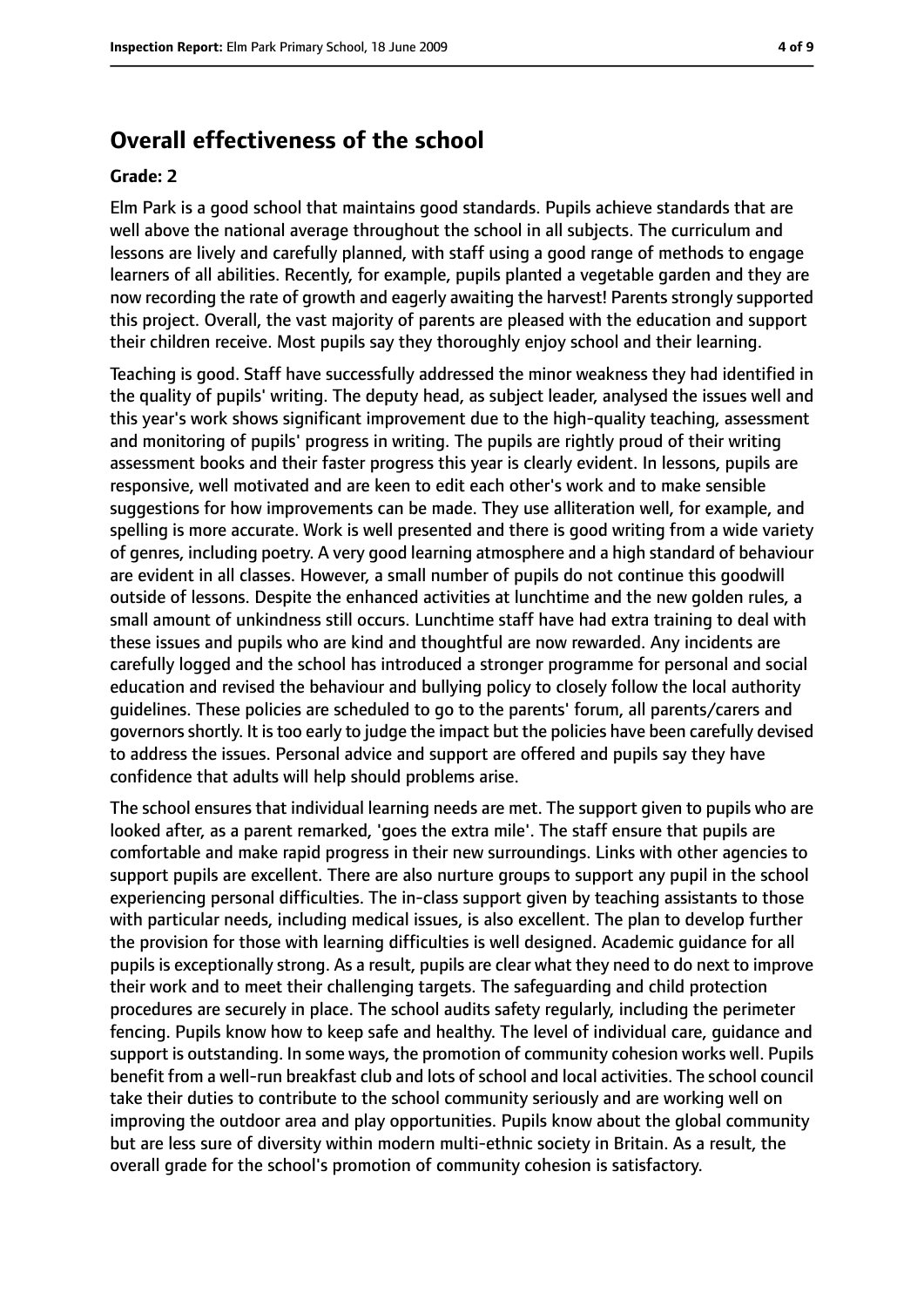The school is ably led by a new headteacher and a dynamic leadership team with a shared vision and drive. Senior leaders are actively working to further engage parents. A minority of parents have found the initial changes made by the team and the timescales associated with the changes unsettling. The team have learned from this experience and have involved parents more in subsequent developments. The well-considered school development plan, recent improvements in pupils' standards in writing and effective monitoring by governors all clearly demonstrate that the school has a good capacity to improve further.

#### **Effectiveness of the Early Years Foundation Stage**

#### **Grade: 1**

Children get off to a good start in the Reception classes because they are extremely well cared for and teaching is of high quality. The curriculum is exceptionally well adapted to children's interests and includes numerous opportunities for them to learn through play activities, often in the well designed garden area. The outdoor library is a delight to see and is successful in encouraging children's interest in books. There is a good range of activities in all areas of learning. Progressis carefully monitored through high quality individual learning journey books. Children generally start school with the skills and experiences expected for four-year-olds, but recently the school identified some children at a lower level in terms of language and pre-writing skills. Children's achievement is good and, by the time they leave Reception, standards for the majority are average or above in all areas of learning. Children are keen to be at school. They enter the classroom confidently and take part in the registration routines, with many answering the register in French. They use the time at the start of the morning well to draw and write in their personal books and are proud of what they do. Most are independent and self-assured learners. Children play well together and are taught to think about the feelings of others. Relationships are excellent with adults listening well and children are encouraged 'to have a go'. Outstanding leadership and management ensure children are ready for their next stage of education and enjoy their learning.

#### **What the school should do to improve further**

- Improve communication with parents to ensure new developments are fully shared including the time-line for the completion of new initiatives and how they can help.
- Ensure pupils learn to show more consideration for each other at break and lunchtimes and follow the golden rules.
- Develop pupils' understanding of the diversity of modern multi-ethnic society.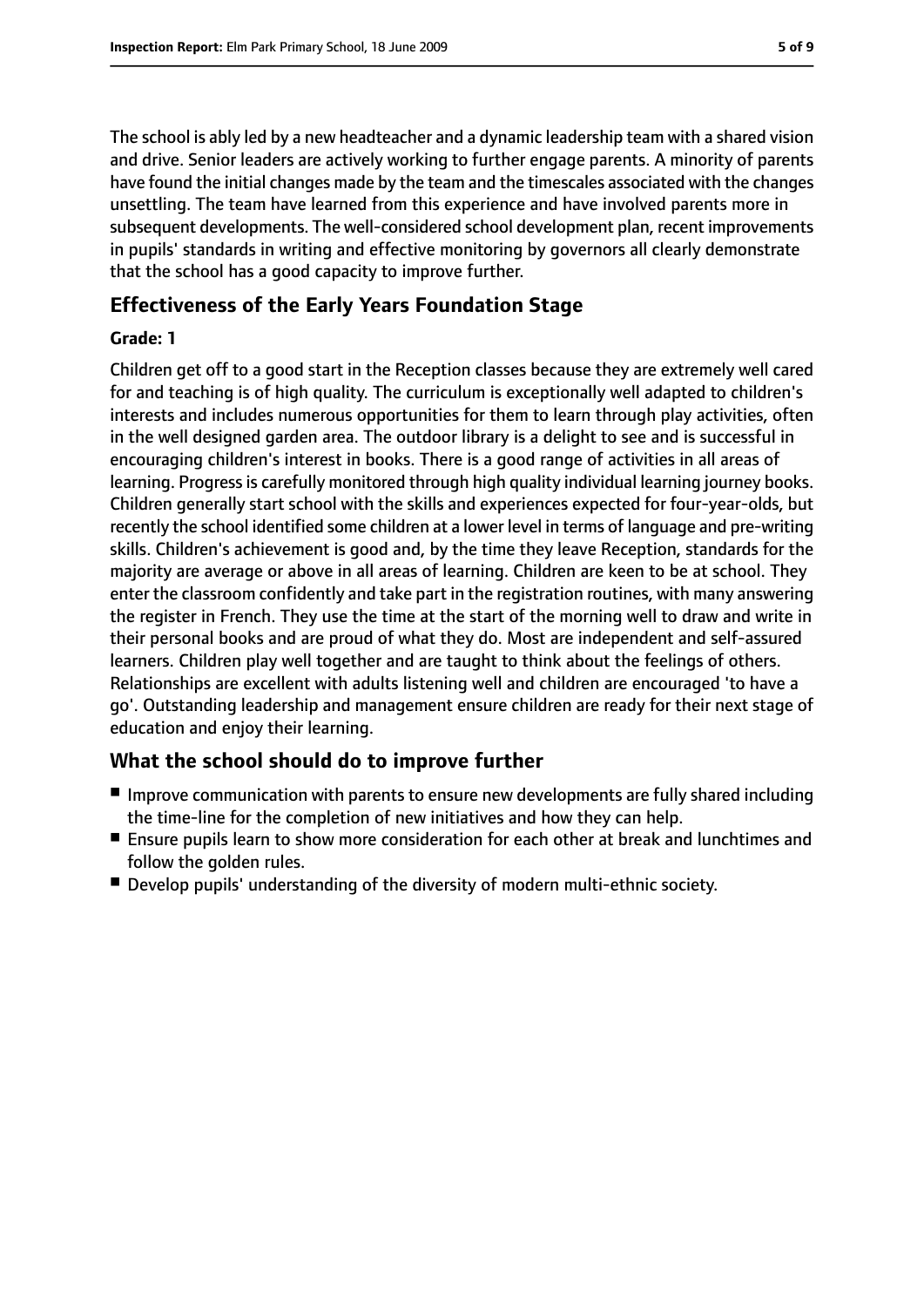**Any complaints about the inspection or the report should be made following the procedures set out in the guidance 'Complaints about school inspection', which is available from Ofsted's website: www.ofsted.gov.uk.**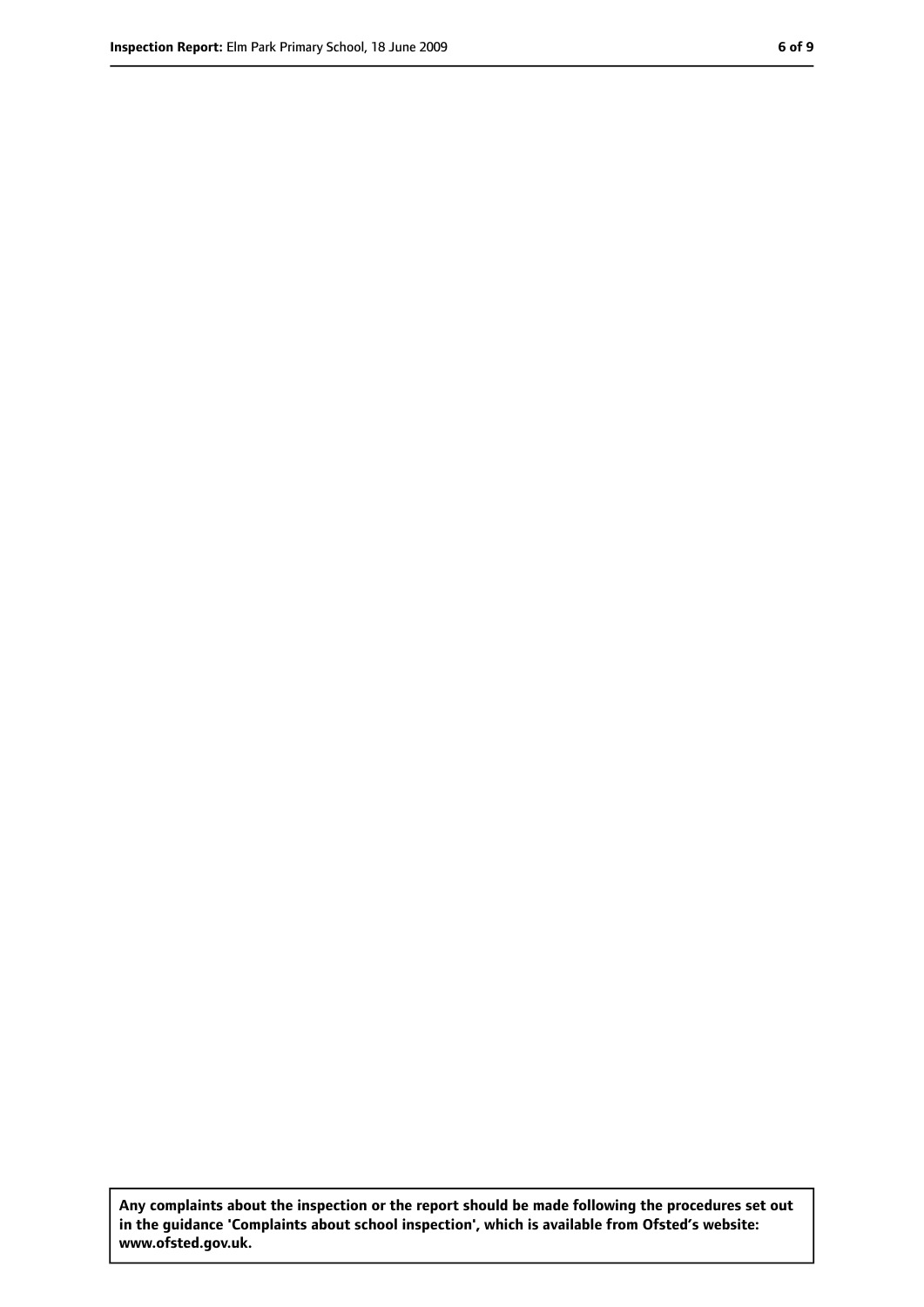# **Inspection judgements**

| ˈ Key to judgements: grade 1 is outstanding, grade 2 good, grade 3 satisfactory, and | <b>School</b>  |
|--------------------------------------------------------------------------------------|----------------|
| arade 4 inadequate                                                                   | <b>Overall</b> |

#### **Overall effectiveness**

| How effective, efficient and inclusive is the provision of<br>education, integrated care and any extended services in meeting the<br>needs of learners? |     |
|---------------------------------------------------------------------------------------------------------------------------------------------------------|-----|
| Effective steps have been taken to promote improvement since the last<br>inspection                                                                     | Yes |
| How well does the school work in partnership with others to promote learners'<br>well being?                                                            |     |
| The capacity to make any necessary improvements                                                                                                         |     |

## **Effectiveness of the Early Years Foundation Stage**

| How effective is the provision in meeting the needs of children in the<br>l EYFS?            |  |
|----------------------------------------------------------------------------------------------|--|
| How well do children in the EYFS achieve?                                                    |  |
| How good are the overall personal development and well-being of the children<br>in the EYFS? |  |
| How effectively are children in the EYFS helped to learn and develop?                        |  |
| How effectively is the welfare of children in the EYFS promoted?                             |  |
| How effectively is provision in the EYFS led and managed?                                    |  |

#### **Achievement and standards**

| How well do learners achieve?                                                  |  |
|--------------------------------------------------------------------------------|--|
| $\vert$ The standards <sup>1</sup> reached by learners                         |  |
| How well learners make progress, taking account of any significant variations  |  |
| between groups of learners                                                     |  |
| How well learners with learning difficulties and/or disabilities make progress |  |

#### **Annex A**

<sup>&</sup>lt;sup>1</sup>Grade 1 - Exceptionally and consistently high; Grade 2 - Generally above average with none significantly below average; Grade 3 - Broadly average to below average; Grade 4 - Exceptionally low.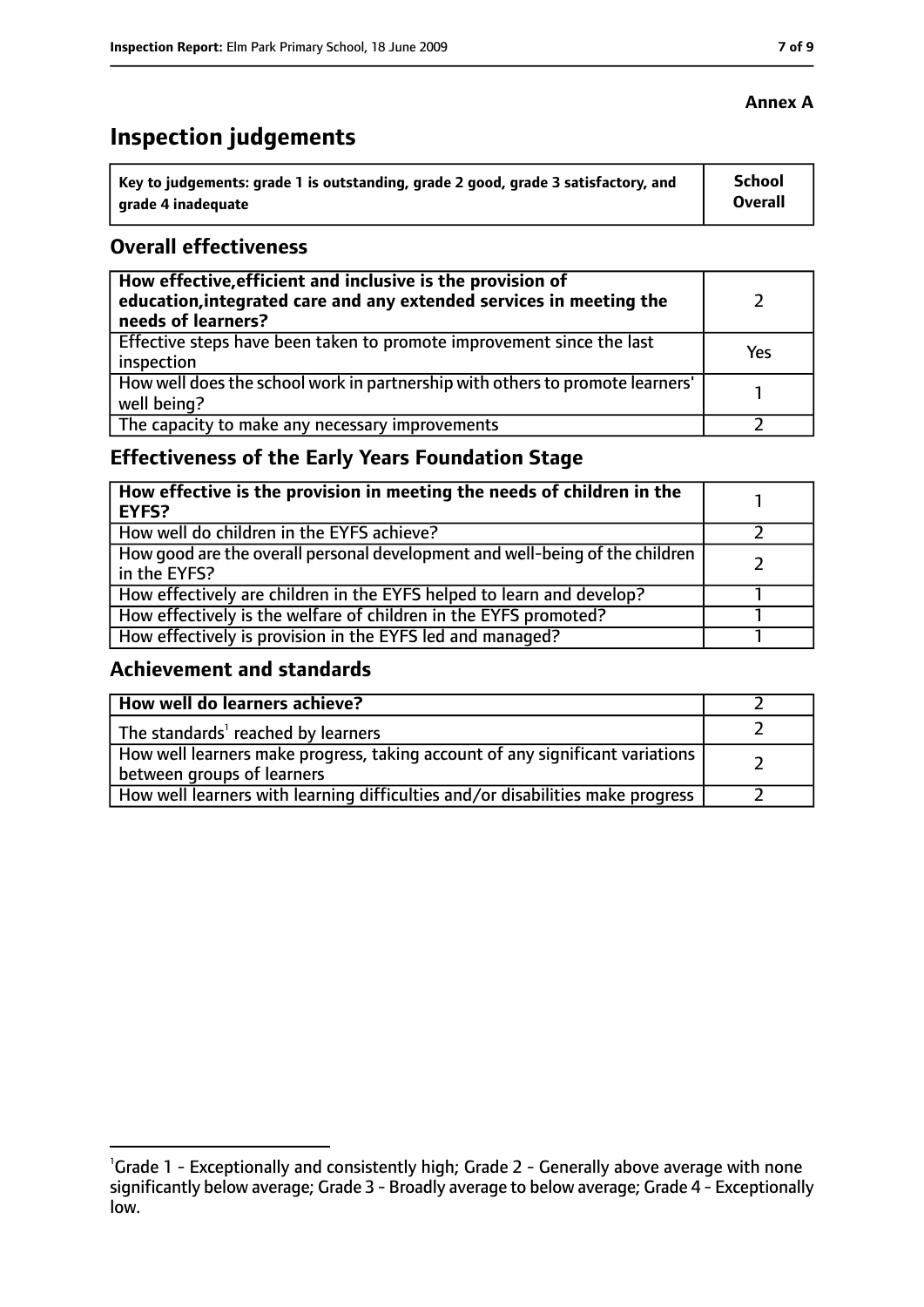## **Personal development and well-being**

| How good are the overall personal development and well-being of the<br>learners?                                 |  |
|------------------------------------------------------------------------------------------------------------------|--|
| The extent of learners' spiritual, moral, social and cultural development                                        |  |
| The extent to which learners adopt healthy lifestyles                                                            |  |
| The extent to which learners adopt safe practices                                                                |  |
| The extent to which learners enjoy their education                                                               |  |
| The attendance of learners                                                                                       |  |
| The behaviour of learners                                                                                        |  |
| The extent to which learners make a positive contribution to the community                                       |  |
| How well learners develop workplace and other skills that will contribute to<br>their future economic well-being |  |

# **The quality of provision**

| How effective are teaching and learning in meeting the full range of<br>learners' needs?              |  |
|-------------------------------------------------------------------------------------------------------|--|
| How well do the curriculum and other activities meet the range of needs and<br>interests of learners? |  |
| How well are learners cared for, quided and supported?                                                |  |

## **Leadership and management**

| How effective are leadership and management in raising achievement<br>and supporting all learners?                                              |           |
|-------------------------------------------------------------------------------------------------------------------------------------------------|-----------|
| How effectively leaders and managers at all levels set clear direction leading<br>to improvement and promote high quality of care and education |           |
| How effectively leaders and managers use challenging targets to raise standards                                                                 |           |
| The effectiveness of the school's self-evaluation                                                                                               |           |
| How well equality of opportunity is promoted and discrimination eliminated                                                                      | 3         |
| How well does the school contribute to community cohesion?                                                                                      | フ         |
| How effectively and efficiently resources, including staff, are deployed to<br>achieve value for money                                          |           |
| The extent to which governors and other supervisory boards discharge their<br>responsibilities                                                  |           |
| Do procedures for safequarding learners meet current government<br>requirements?                                                                | Yes       |
| Does this school require special measures?                                                                                                      | <b>No</b> |
| Does this school require a notice to improve?                                                                                                   | No        |